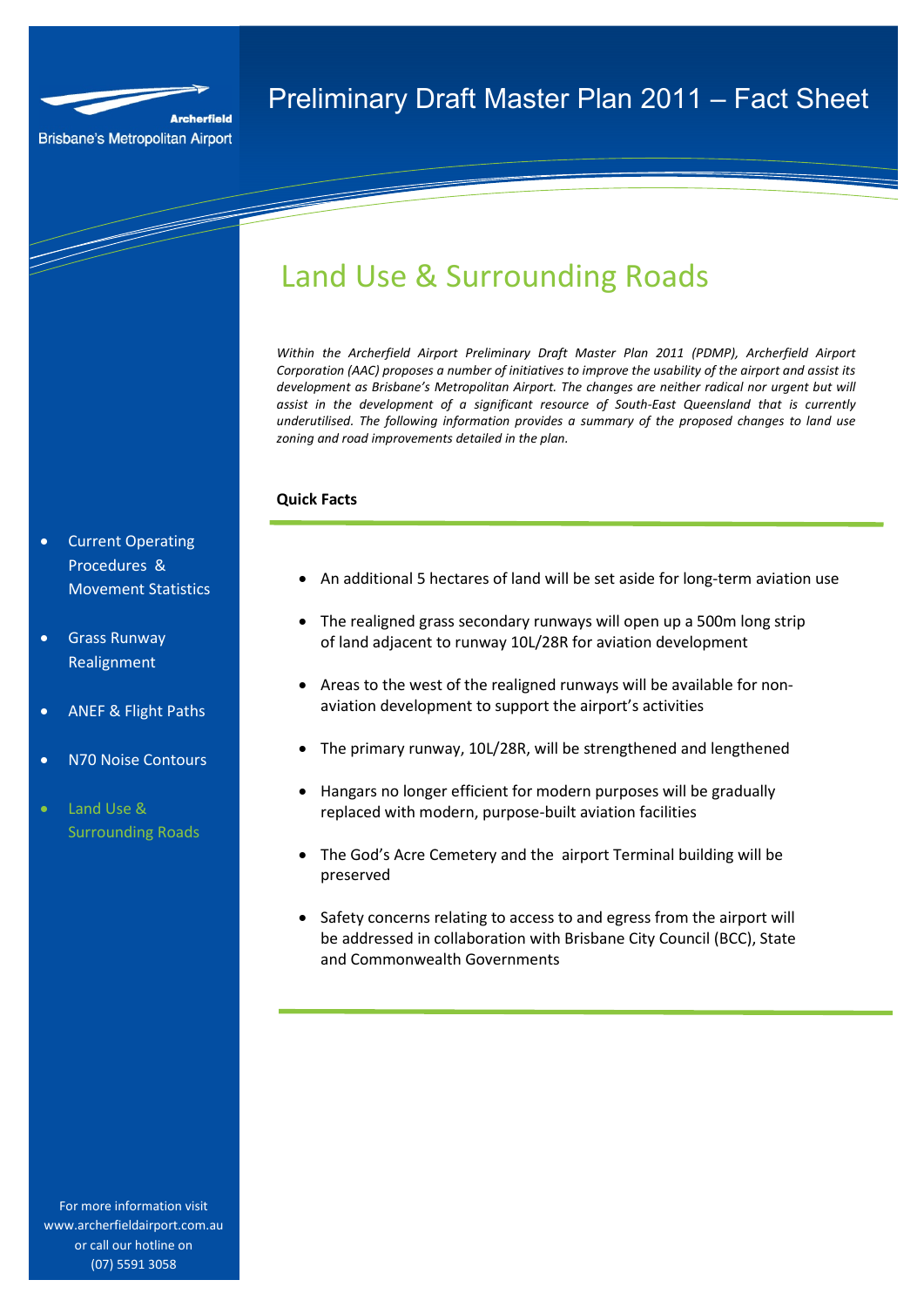

**Brisbane's Metropolitan Airport** 

<u>San Sarajara San Sarajara Sarajara Sarajara Sarajara Sarajara Sarajara Sarajara Sarajara Sarajara Sarajara S</u>

## **Land Use Zoning**

The 'Grass Runway Realignment' Fact Sheet details the reasons behind the proposal to realign and relocate the grass secondary runways. Improvements to the overall usability of the airport by light aircraft are at the forefront for this proposal. A number of benefits associated with the allocation of this land for higher and better use will also result.

The existing runway complexes, directions 10/28 and 04/22, are oriented at approximately 60deg to each other. This layout creates an area between the two complexes where the Obstacle Limitation Surfaces (OLS) overlap causing a restriction of possible land uses. In addition, line-of-



Figure 5.1 – Control Tower line-of-sight requirements (blue area)

sight issues from the Air Traffic Control (ATC) tower to the north-eastern most corner of the 04/22 runway strip, further restricts the usability of this area.

A runway layout more perpendicular to the primary 10/28 runway complex, reduces the severity of this land usage restriction imposed by both the OLS overlap and the ATC line-of-sight issues. The proposed runway realignment to a bearing of 01/19, as discussed in the '*Grass Runway Realignmen*t' Fact Sheet, produces an almost perpendicular layout for the two runway complexes, thus providing the near to ideal situation. The existing control tower can remain in its current position and still avoid penetration of the OLS after the realignment of the grass secondary runways. Future plans involving the relocation and modernisation of the control tower are currently being discussed with Airservices Australia (AsA).

In addition to OLS and line-of-sight improvements, the proposed runway realignment and relocation will open up a strip of land approximately 500m long adjacent to the primary runway (10L/28R). This land will be reserved for aviation purposes only and represents a significant improvement in the airports capability to provide for future, high-end aviation infrastructure where taxiing times to and from the primary runway are kept to a minimum. Difficulties involving road access, line-of-sight issues and OLS penetration are much more apparent at the eastern side of the current grass secondary runways and would thus prevent such an area from being reserved for this purpose in the airport's current layout.

Runway 10L/28R currently handles over 70% of all flights at Archerfield (see the 'Current Operating Procedures & Movement Statistics' Fact Sheet for further information). It is also capable of handling larger aircraft due to its length and pavement strength. The PDMP provides for the retention of this runway, as the primary runway on the airport, and plans for the improvement of this facility by lengthening and strengthening it over the coming years. This will enable the operation of small Regular Passenger Transport (RPT) and freight aircraft should they be required in the future.

- Current Operating Procedures & Movement Statistics
- Grass Runway Realignment
- ANEF & Flight Paths
- N70 Noise Contours
- Land Use & Surrounding Roads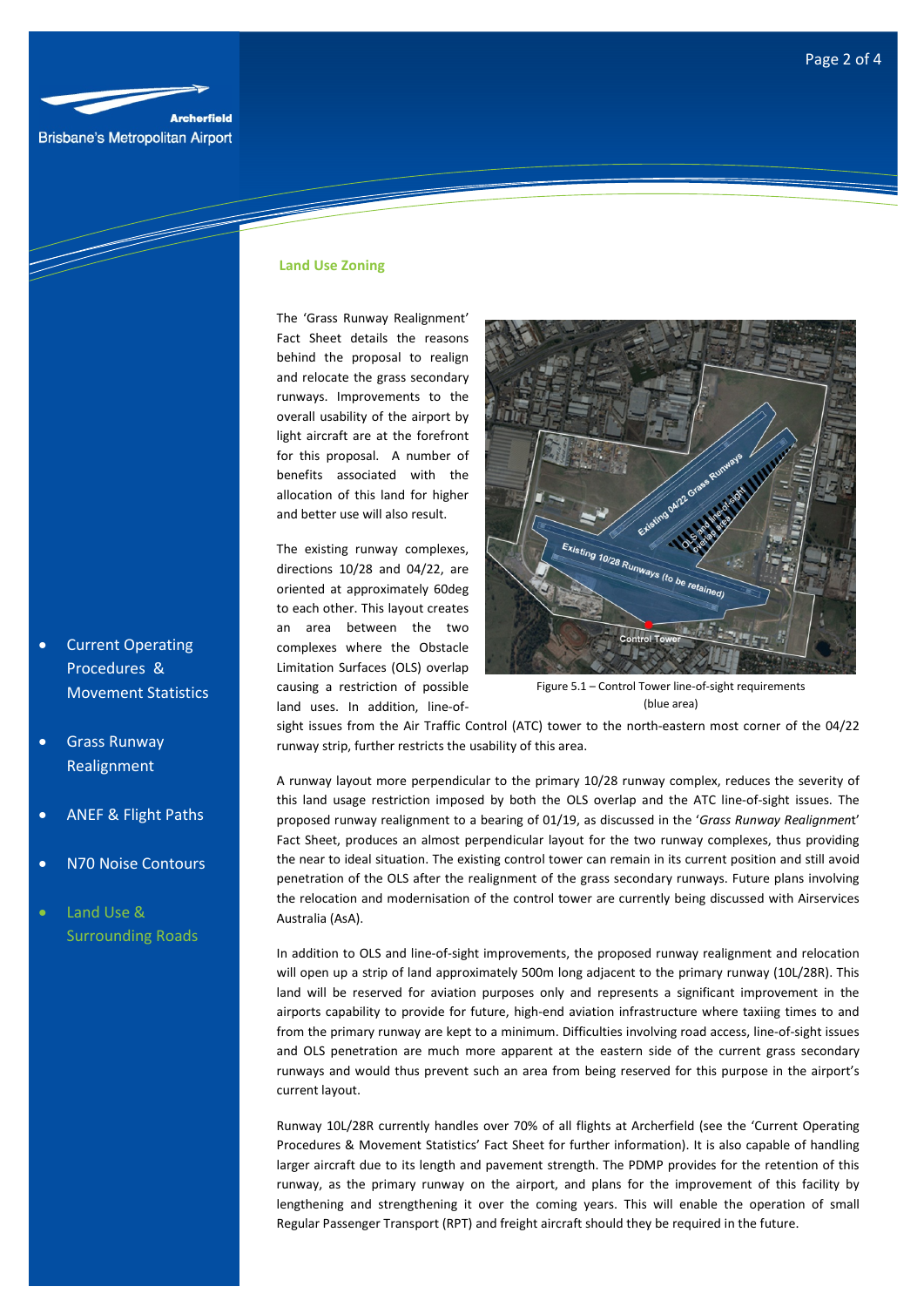

T

An area of land will also become available for General Industry where the 04L/22R runway strip currently lies. The development of this area will assist in providing the necessary funds to relocate the grass secondary runways and will complement similarly zoned businesses in the vicinity. Due to the nature of this land, appropriate measures will be taken to ensure Groundwater and surface water flows, as mentioned in the 'Grass Runway Realignment' Fact Sheet, are taken into account. This may involve the quarantining of some of this land for a detention basin or the engineering of other solutions to ensure these issues are mitigated.



Figure 5.2 – Current Land Use Zoning

The PDMP also outlines AAC's intention to rezone the precincts fronting Beatty Road and Mortimer Road. Both precincts will now become 'Special Purpose Centre - Airport' zones, altering them from their current zoning of 'General Industry' as per the existing Master Plan. Along with the additional strip of land fronting runway 10L/28R, which will become available with the realignment of the grass secondary runways, the total area of land dedicated for long-

term aviation developments will increase by five hectares compared with the 2005 Master Plan. Land within the 'Special Purpose Centre - Airport' zone, where not currently used for aviation purposes, will be available for interim developments until its requirement for aviation support facilities in the future.

A number of older hangars, particularly those fronting Beatty Road, are no longer efficient for the operations of modern aircraft and the types of businesses that operate from them. Gradually, these hangars will be refurbished or replaced with modern amenities suitable for current and future aeronautical needs. This will ensure the long-term vision of developing Archerfield Airport into a centre of excellence for aeronautical activity and maintaining its role as Brisbane's Metropolitan Airport.



Figure 5.3 – Proposed Land Use Zoning

The historically significant God's Acre Cemetery will be preserved to maintain the links with the original pioneers of the area and the Airport Terminal Building will be retained and restored to highlight Archerfield's former role as Brisbane's primary and International airport.

- **Current Operating** Procedures & Movement Statistics
- Grass Runway Realignment
- ANEF & Flight Paths
- N70 Noise Contours
- Land Use & Surrounding Roads

For more information visit www.archerfieldairport.com.au or call our hotline on (07) 5591 3058